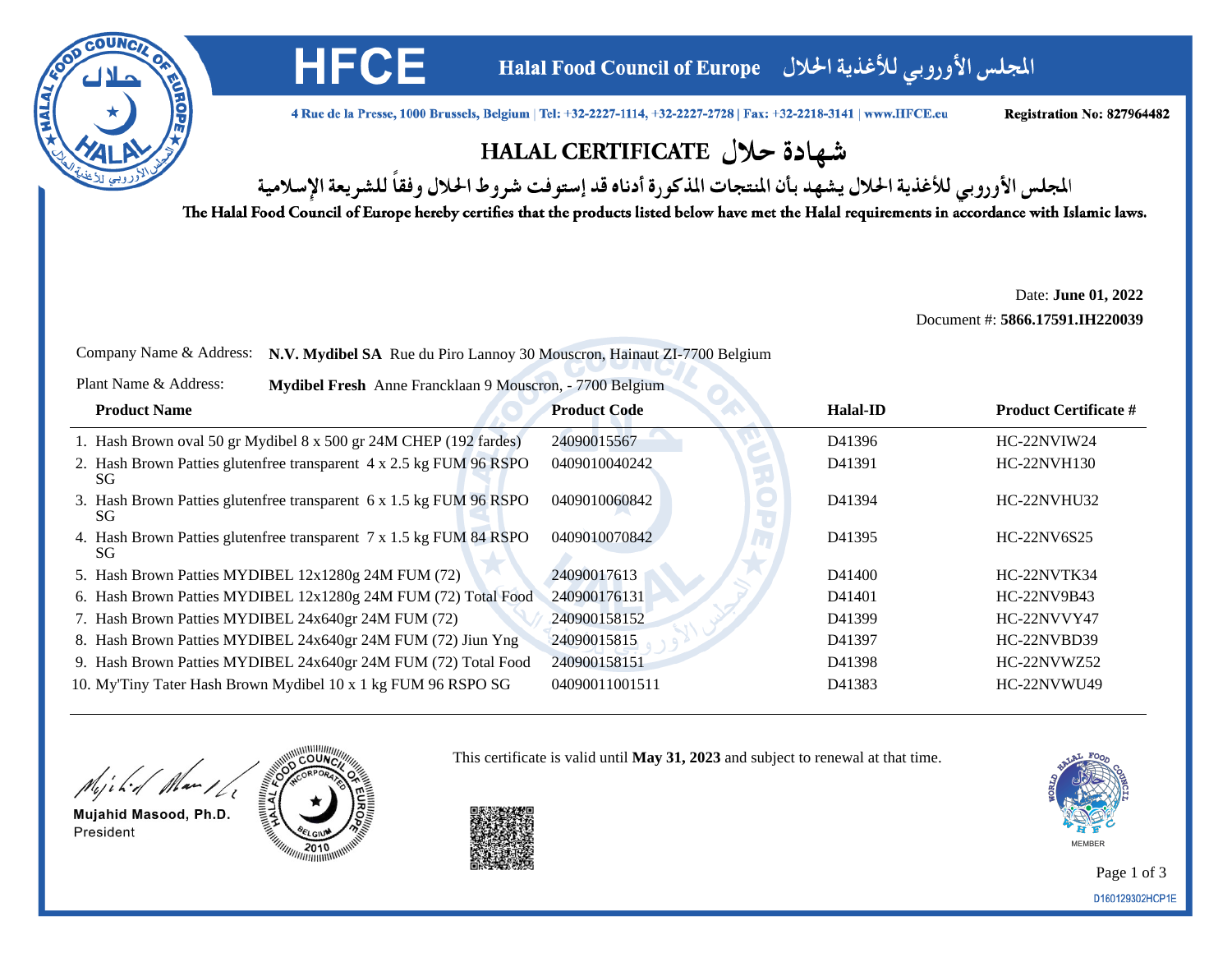

المجلس الأوروبي للأغذية الحلال Halal Food Council of Europe

4 Rue de la Presse, 1000 Brussels, Belgium | Tel: +32-2227-1114, +32-2227-2728 | Fax: +32-2218-3141 | www.HFCE.eu

Registration No: 827964482

## شهادة حلال HALAL CERTIFICATE

المجلس الأوروبي للأغذية الحلال يشهد بأن المنتجات المذكورة أدناه قد إستوفت شروط الحلال وفقاً للشريعة الإسلامية

The Halal Food Council of Europe hereby certifies that the products listed below have met the Halal requirements in accordance with Islamic laws.

Date: **June 01, 2022**Document #: **5866.17591.IH220039**

Company Name & Address: **N.V. Mydibel SA** Rue du Piro Lannoy 30 Mouscron, Hainaut ZI-7700 Belgium

Plant Name & Address:**Mydibel Fresh** Anne Francklaan 9 Mouscron, - 7700 Belgium

**HFCE** 

| <b>Product Name</b>                                                           | <b>Product Code</b> | <b>Halal-ID</b> | <b>Product Certificate #</b> |
|-------------------------------------------------------------------------------|---------------------|-----------------|------------------------------|
| 11. Pommes Rösti met ajuin Rond MYDIBEL 10 x 1 kg FUM 108<br><b>Nishihara</b> | 04090011001112      | D41382          | HC-22NVWK46                  |
| 12. Pommes Rösti Oval TSL MYDIBEL 5 x 2 kg Fum 96                             | 0409001052681       | D41380          | <b>HC-22NVH927</b>           |
| 13. Pommes Rösties met ajuin Rond MYDIBEL 4 x 2,5 kg 24M EUR (72)             | 04090010402115      | D41372          | HC-22NVNW45                  |
| 14. Pommes Rösties met ajuin Triangle MYDIBEL 4 x 2,5 kg EUR (63)             | 040900104022118     | D41375          | HC-22NV6Z23                  |
| 15. Pommes Rösties met ajuin Triangle MYDIBEL 4 x 2,5 kg FUM (108)            | 040900104022113     | D41374          | HC-22NVNF44                  |
| 16. Pommes Rösties Triangle MYDIBEL 12 x 750 gr FUM (120) 24M                 | 04090011265211      | D41384          | $HC-22NVJI31$                |
| 17. Pommes Rösties zonder ajuin Patties 65gr OCT 400 KG IND                   | 0409001708442       | D41387          | HC-22NVW750                  |
| 18. Pommes Rösties met ajuin Rond MYDIBEL 4 x 2,5 kg 24M IND (96)             | 04090010402116      | D41373          | <b>HC-22NVW248</b>           |
| 19. Pommes Rosties met ajuin Triangle MYDIBEL 4 x 2,5 kg 24M EURO<br>(72)     | 04090010402217      | D41376          | HC-22NVIT26                  |
| 20. Pommes Rösties Oval TRANSPARANT 5 x 2,5 kg ZNBL EUR 45<br><b>KFC</b>      | 04090100502814      | D41393          | <b>HC-22NVC537</b>           |

Might Man 16

Mujahid Masood, Ph.D. President



This certificate is valid until **May 31, 2023** and subject to renewal at that time.



Page 2 of 3D160129302HCP1E